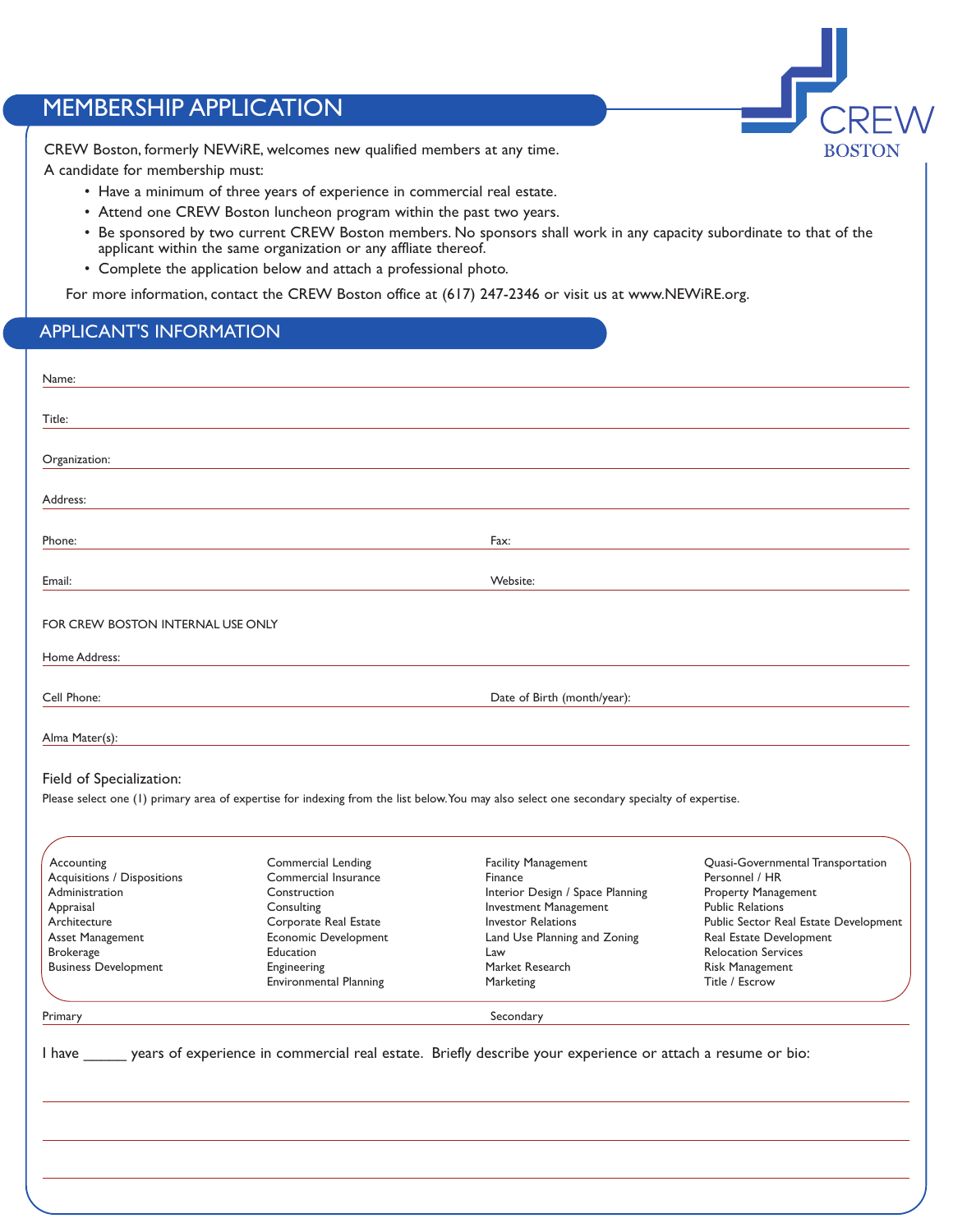| I have attended the following CREW Boston luncheon program:                                                                                                                                                       |                                                                                                                                                                                                                                                                          |                                                             |                       |                                                |                                                                                                                                                                                                                                                                             |  |  |
|-------------------------------------------------------------------------------------------------------------------------------------------------------------------------------------------------------------------|--------------------------------------------------------------------------------------------------------------------------------------------------------------------------------------------------------------------------------------------------------------------------|-------------------------------------------------------------|-----------------------|------------------------------------------------|-----------------------------------------------------------------------------------------------------------------------------------------------------------------------------------------------------------------------------------------------------------------------------|--|--|
| (date and topic/speaker)                                                                                                                                                                                          |                                                                                                                                                                                                                                                                          |                                                             |                       |                                                |                                                                                                                                                                                                                                                                             |  |  |
|                                                                                                                                                                                                                   | networking group. From the list below, please indicate your preference(s). For more information on each committee and networking<br>group, please check out "Get Involved" at www.newire.org                                                                             |                                                             |                       |                                                | To get the most out of your membership, we strongly urge you to actively participate in CREW Boston by joining a committee and/or                                                                                                                                           |  |  |
| <b>COMMITTEES:</b>                                                                                                                                                                                                |                                                                                                                                                                                                                                                                          |                                                             |                       |                                                |                                                                                                                                                                                                                                                                             |  |  |
| <b>AWARDS</b>                                                                                                                                                                                                     | COMMUNITY INVOLVEMENT                                                                                                                                                                                                                                                    | <b>CREW NETWORK</b>                                         | MEMBERSHIP            | <b>PUBLIC STRATEGIES</b>                       | SPONSORSHIP                                                                                                                                                                                                                                                                 |  |  |
| CHARITY GOLF                                                                                                                                                                                                      | <b>COMMUNICATIONS / WEBSITE</b>                                                                                                                                                                                                                                          | <b>HOUSING &amp; COMMUNITY</b>                              | <b>MENTOR</b>         | PROGRAM / SEMINAR /                            | <b>UCREW</b>                                                                                                                                                                                                                                                                |  |  |
| NETWORKING GROUPS:                                                                                                                                                                                                |                                                                                                                                                                                                                                                                          | <b>DEVELOPMENT</b>                                          |                       | PROJECT SPOTLIGHT                              |                                                                                                                                                                                                                                                                             |  |  |
| ENTREPRENEUR                                                                                                                                                                                                      | MEDS AND EDS                                                                                                                                                                                                                                                             | <b>RISING LEADERS</b>                                       | <b>SUSTAINABILITY</b> |                                                |                                                                                                                                                                                                                                                                             |  |  |
|                                                                                                                                                                                                                   |                                                                                                                                                                                                                                                                          |                                                             |                       |                                                |                                                                                                                                                                                                                                                                             |  |  |
| directly to the CREW Boston office.                                                                                                                                                                               |                                                                                                                                                                                                                                                                          |                                                             |                       |                                                | Please have two current CREW Boston members sign this application as your sponsors, with at least one submitting a separate state-<br>ment of recommendation as requested on Page 3 of this application. As an alternative, the sponsors may email the required information |  |  |
|                                                                                                                                                                                                                   |                                                                                                                                                                                                                                                                          |                                                             |                       |                                                |                                                                                                                                                                                                                                                                             |  |  |
|                                                                                                                                                                                                                   |                                                                                                                                                                                                                                                                          |                                                             | $\overline{2}$        |                                                |                                                                                                                                                                                                                                                                             |  |  |
| (sponsors signature)                                                                                                                                                                                              |                                                                                                                                                                                                                                                                          |                                                             | (sponsor's signature) |                                                |                                                                                                                                                                                                                                                                             |  |  |
|                                                                                                                                                                                                                   |                                                                                                                                                                                                                                                                          |                                                             |                       |                                                |                                                                                                                                                                                                                                                                             |  |  |
| (print sponsor's name, title and organization)                                                                                                                                                                    |                                                                                                                                                                                                                                                                          |                                                             |                       | (print sponsor's name, title and organization) |                                                                                                                                                                                                                                                                             |  |  |
|                                                                                                                                                                                                                   |                                                                                                                                                                                                                                                                          |                                                             |                       |                                                |                                                                                                                                                                                                                                                                             |  |  |
| <b>MEMBERSHIP DUES</b>                                                                                                                                                                                            |                                                                                                                                                                                                                                                                          |                                                             |                       |                                                |                                                                                                                                                                                                                                                                             |  |  |
|                                                                                                                                                                                                                   | CREW Boston's annual dues cover the costs of luncheons programs, administration and membership dues to CREW Network.<br>Dues are \$675 per year if paid by October 1st and \$725 if paid thereafter.<br>If you become a new member after January 1st, dues are \$425.00. |                                                             |                       |                                                |                                                                                                                                                                                                                                                                             |  |  |
| Please submit the completed application to:<br>CREW Boston, 101 Federal Street, Suite 1900, Boston, MA 02110 • Email laura@newire.org<br>Please provide sponsor(s) with Page 3 to submit directly to CREW Boston. |                                                                                                                                                                                                                                                                          |                                                             |                       |                                                |                                                                                                                                                                                                                                                                             |  |  |
|                                                                                                                                                                                                                   |                                                                                                                                                                                                                                                                          | For additional membership information or questions contact: |                       |                                                |                                                                                                                                                                                                                                                                             |  |  |
|                                                                                                                                                                                                                   | Pamela Fisher                                                                                                                                                                                                                                                            |                                                             |                       | Cheeta Soga                                    |                                                                                                                                                                                                                                                                             |  |  |
| Membership Co-chair                                                                                                                                                                                               |                                                                                                                                                                                                                                                                          |                                                             |                       | Membership Co-chair                            |                                                                                                                                                                                                                                                                             |  |  |
|                                                                                                                                                                                                                   |                                                                                                                                                                                                                                                                          |                                                             |                       |                                                |                                                                                                                                                                                                                                                                             |  |  |
|                                                                                                                                                                                                                   | (781) 449-7700 • pamela.fisher@coordinators.com                                                                                                                                                                                                                          |                                                             |                       | $(617)$ 338-0063 • csoga@nitscheng.com         |                                                                                                                                                                                                                                                                             |  |  |